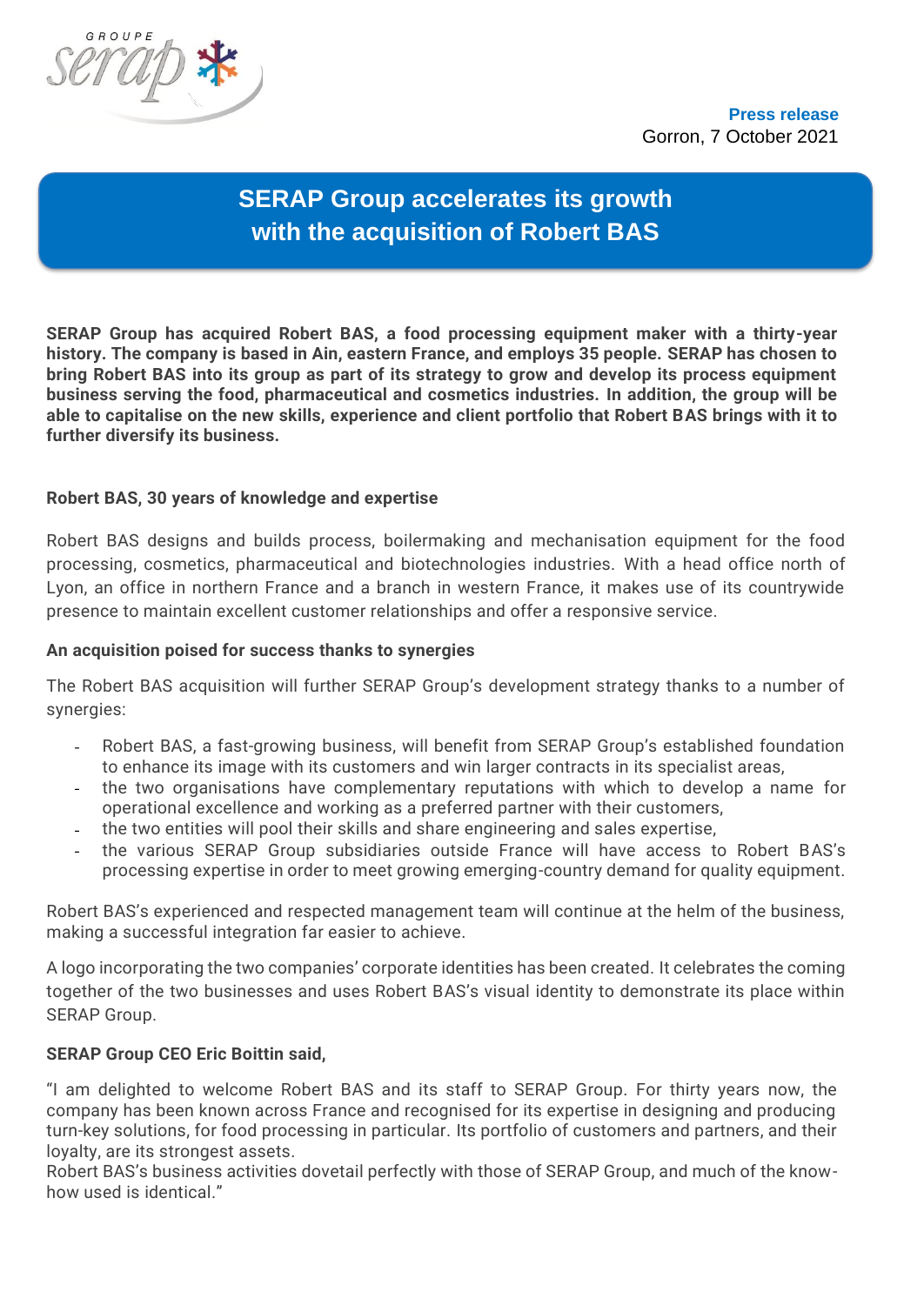

# **Robert BAS Managing Director Mikaël Prochasson said,**

"The integration of our company and all our staff into SERAP Group is an excellent opportunity for Robert BAS.

From my very first meeting with SERAP Group, it was clear that the two businesses shared common values centred on relationships, quality and continuous improvement. The size of the group will give us a stronger financial base and a wider support structure. This, together with the shared values, will offer us a solid foundation from which to grow. Our company has been operating independently in the food processing industry for thirty years now, and I am pleased to be part of this new phase which will see it develop further as part of a well-known group."



*The handover between Robert BAS former Chairman Jean-Marc Galland and SERAP Group CEO Eric Boittin with, to the right, Robert BAS Managing Director Mikaël Prochasson.*



*The new Robert BAS logo*